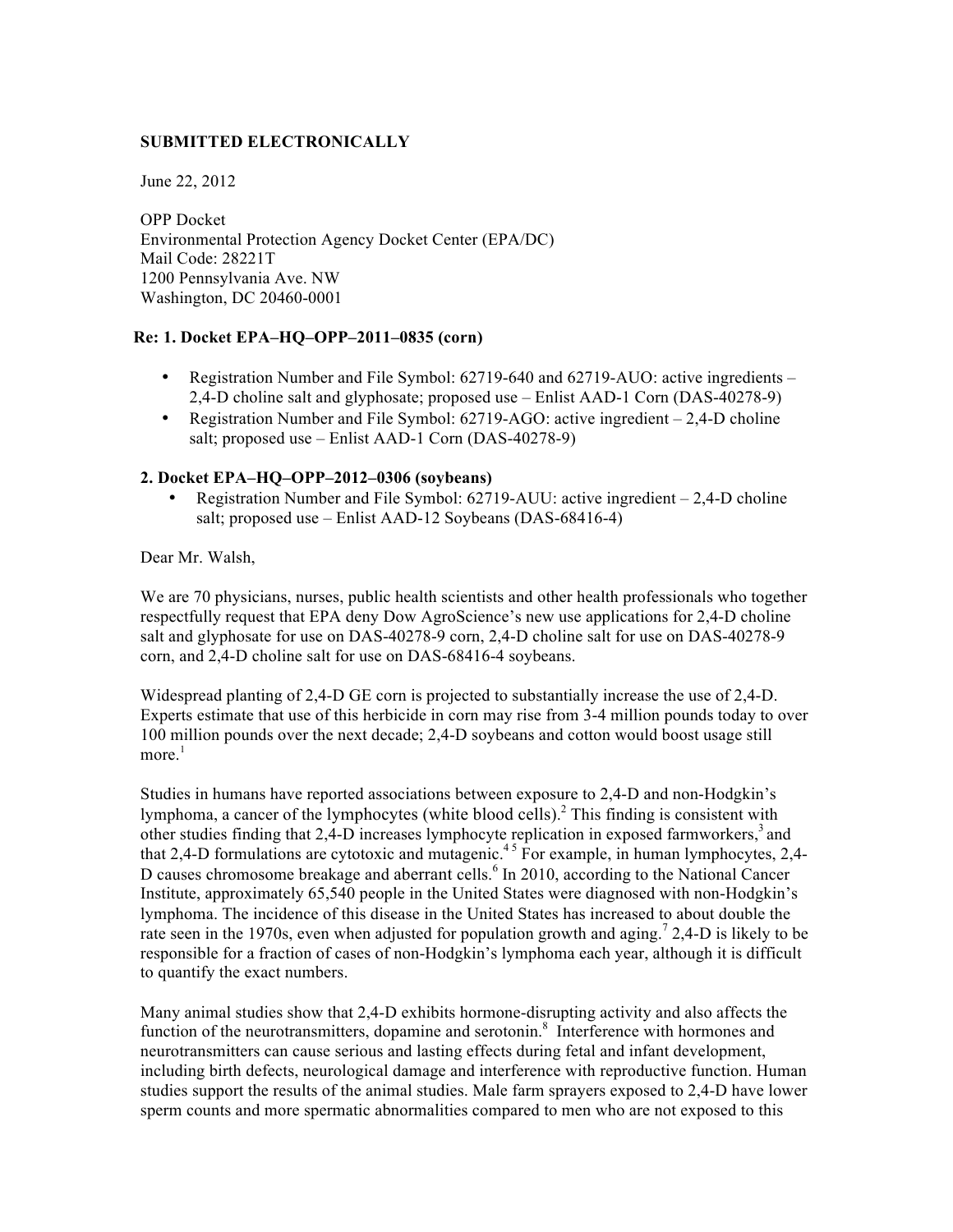chemical. In Minnesota, higher rates of birth defects have been observed in wheat-growing areas of the state with the highest use of 2.4-D and other herbicides of the same class.<sup>9</sup> This increase was most pronounced among infants who were conceived in the spring, the time of greatest herbicide use. A larger study in agricultural counties in Minnesota, Montana, North Dakota and South Dakota found significant increases in malformations of the circulatory and respiratory systems, especially among infants conceived in April-June in wheat-growing counties.<sup>10</sup> In the same study, infant deaths from birth defects among males were significantly elevated.

2,4-D is classified by the EPA as a hazardous air pollutant and by the State of California as a toxic air contaminant. Human exposure to 2,4-D is widespread, including among children. Studies in Iowa, North Carolina and Ohio, for example, found 2,4-D in the carpet dust of 83-98 percent of homes sampled, despite the fact that most homeowners reported that they had not used the pesticide recently.<sup>11 12</sup> These studies imply that 2,4-D is blowing in or being tracked into homes, and many studies have shown that chemicals – including  $2,4-D$  – in house dust end up on children's hands and in their bodies.

EPA is scheduled to begin a registration review of 2,4-D late this year or early next year, the first such review since 2,4-D was last re-registered in 2005. This review will involve consideration of the latest science on 2,4-D's toxicity, and will also give EPA the opportunity to consider Dow's applications in the context of strict new dioxin exposure standards issued by the Agency earlier this year as part of its ongoing analysis of dioxin toxicity. In light of the massive projected increases in 2,4-D use and exposure that the registrations would enable, it would be highly imprudent of EPA to take any action at this time.

For all of the above reasons, we ask EPA to deny Dow AgroScience's new use applications for 2,4-D choline salt to be used with Dow's 2,4-D resistant corn and soybeans. At the least, we urge EPA to defer any decision on Dow's application until completion of its 2,4-D registration review.

#### **SIGNED\*:**

Martha Arguello, Executive Director Physicians for Social Responsibility–Los Angeles chapter

Toni Bark, MD MHEM LEEDap School of Public Health-Healthcare Emergency Management, Boston University

Alison Bleaney, OBE MB ChB FACRRM Tasmanian Public and Environmental Health Network

James Brophy, PhD Adjunct Assistant Professor, University of Windsor, Windsor, Ontario Canada

David O. Carpenter, MD Director, Institute for Health and the Environment, University at Albany, Rensselaer, New York Margaret Christensen, MD FACOG Christensen Center for Whole Life Health

Terry Clark, MD Physicians for Social Responsibility–Western North Carolina Chapter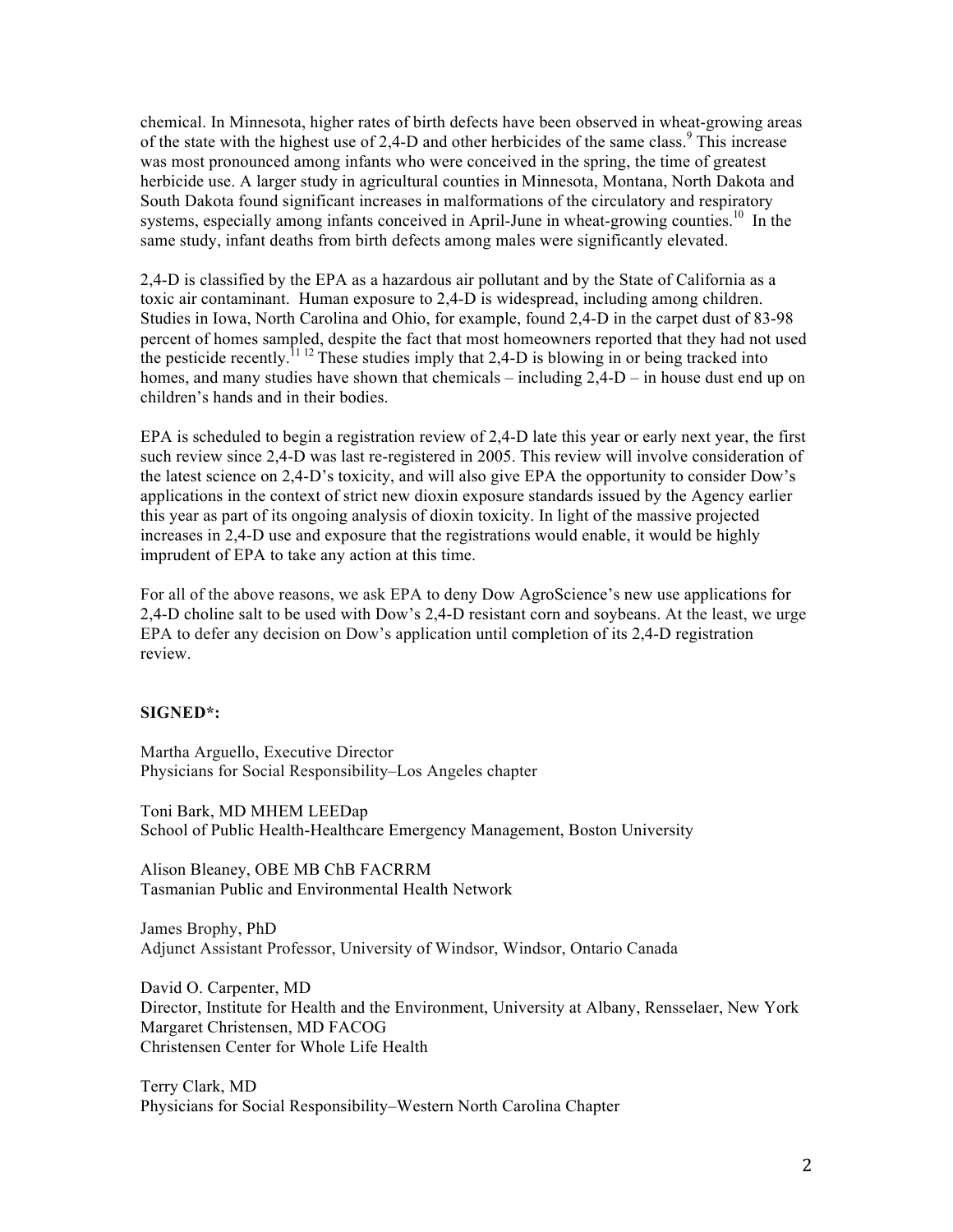Associate Clinical Professor, Department of Psychiatry, James H. Quillen College of Medicine.

L. Stephen Coles, MD PhD UCLA Department of Chemistry and Biochemistry

Theo Colborn, PhD President, TEDX (The Endocrine Disruption Exchange) Professor Emeritus, University of Florida, Gainesville Honorary Professor of Science, University of Colorado

Karen A. D'Andrea Executive Director, Physicians for Social Responsibility, Maine

Nathan Daley, MD MPH Integrative Preventive Medicine, Ecological Medicine Director of Medical Programs, Leonardi Institute

Rupali Das, MD MPH Chief, Exposure Assessment Section, California Department of Public Health

Martin Donohoe, MD Fellow, American College of Physicians (FACP) Adjunct Associate Professor, School of Community Health, Portland State University Member, Board of Advisors, Oregon Physicians for Social Responsibility Senior Physician, Internal Medicine, Kaiser Sunnyside Medical Center

Gwen L. Dubois MD MPH Chesapeake Physicians for Social Responsibility, Baltimore, MD.

Kathleen Diane Drum, RN AE-C Multnomah County Environmental Health, Oregon

Lawrence D. Egbert, MD MPH President Emeritus, Chesapeake Physicians for Social Responsibility

Elizabeth Frost, MD Hennepin County Medical Center, Minneapolis, MI

Robert Gould, MD President, Physicians for Social Responsibility, SF-Bay Area Chapter

Kevin D. Hamilton, RRT, RCP Deputy Chief of Programs, Clinica Sierra Vista, Inc.; Medical Advocates for Healthy Air

Tyrone B. Hayes, PhD Professor, University of California, Berkeley, CA

Julie Hohmeister, MS, APRN Littleton, NH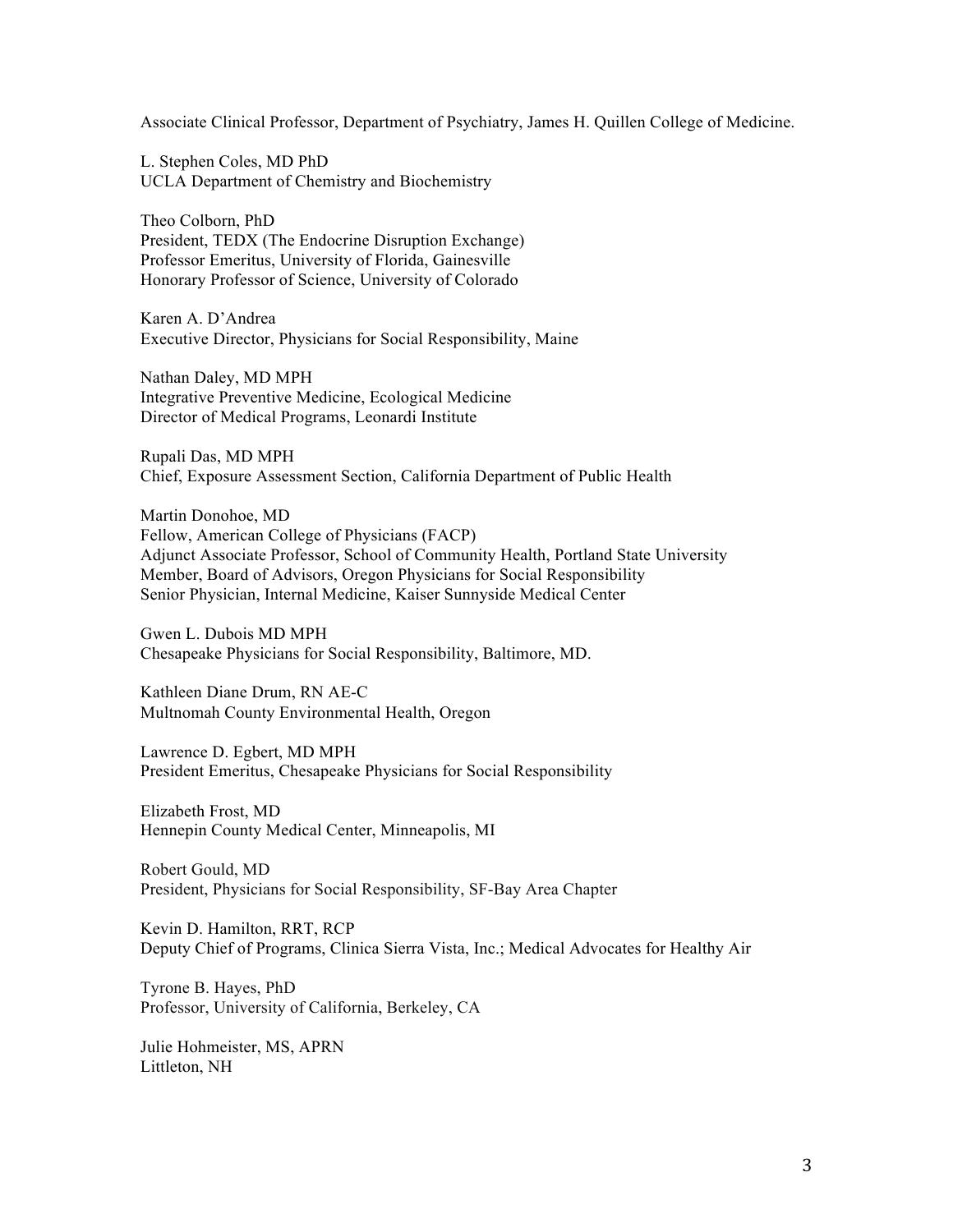Mark Houston MD Vanderbilt Medical Center, St Thomas Hospital, Nashville, TN

Richard J Jackson, MD MPH Professor and Chair, Dept. of Environmental Health Sciences, UCLA

Dave Johnson, MD Cardiologist, private practice, Holland, MI

Margaret Keith, PhD Adjunct Assistant Professor, University of Windsor, Windsor, Ontario Canada

Candace Kugel, FNP CNM MS Migrant Clinicians Network. State College, PA

Matt Landos, BVSc (Hons I), MANZCVS Director, Future Fisheries Veterinary Service Pty Ltd Honorary lecturer, associate researcher, University of Sydney

Rick Liva, RPh ND Chief Medical Officer & Director of Quality, Vital Nutrients, Middletown, CT

Robert Little MD, Physicians for Social Responsibility–Harrisburg/Hershey Chapter, PA

James H. Maier, MD DLF APA Vice-President Physicians for Social Responsibility Maine Medical Association Public Health Committee

Emily Marquez, PhD Staff Scientist, Pesticide Action Network North America

Jennie McLaurin, MD MPH Migrant Clinicians Network

Rob McConnell, MD Professor of Preventive Medicine, University of Southern California

Gerard E. Mullin, M.D. Associate Professor of Medicine, Johns Hopkins Hospital, Baltimore MD

James Neal-Kababick Director, Flora Research Laboratories, Fellow, AOAC International

Peter Orris, MD MPH Professor and Chief of Service, Occupational and Environmental Medicine (MC684) University of Illinois Hospital and Health Science System

Tom O'Bryan, DC CCN DACBN Institute For Functional Medicine, WA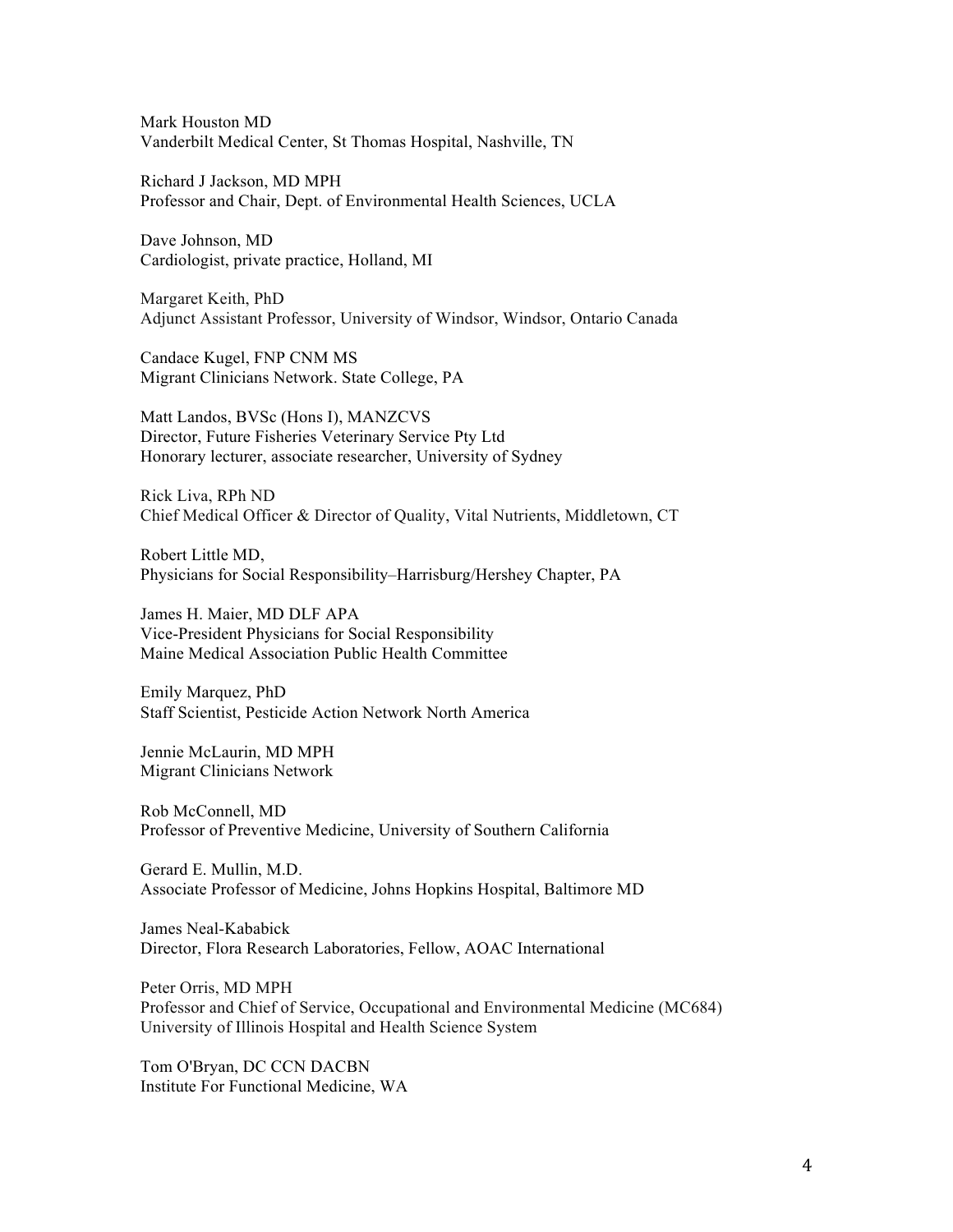Lewis Patrie Physicians for Social Responsibility–Western NC Chapter, member and past president emeritus

Raymond Richard Neutra, MD MPH Retired Chief, Division of Environmental and Occupational Disease Control California Department of Public Health

Cindy L. Parker, MD MPH Co-Director, Program on Global Sustainability and Health, Bloomberg School of Public Health Johns Hopkins University, Baltimore, MD

John A Patterson MD, MSPH Fellow, American Academy of Family Physicians (FAAFP) Associate Professor, Community-Based Faculty, Dept. of Family and Community Medicine University of Kentucky College of Medicine, Lexington KY

David Pepper, MD Board Certified Family Physician; Co-Founder, Medical Advocates for Healthy Air

Joanne Perron, MD Program on Reproductive Health and the Environment, University of California at San Francisco

Warren Porter, MD PhD University of Wisconsin, Madison

Beth Rosenberg, ScD MPH Tufts University School of Medicine, Boston, MA

Lynn Ringenberg, MD President, Physicians for Social Responsibility–Florida/Tampa University of South Florida Emeritus Professor Pediatrics

Beth Rosenberg, ScD, MPH Tufts University School of Medicine, Boston, MA

Henry W. Rosenberg, M.D. Physicians for Social Responsibility–Pioneer Valley, MA

Kenneth D. Rosenman MD Professor of Medicine and Chief, Division of Occupational and Environmental Medicine Michigan State University

Mike Rowland, MD MPH Vice President for Medical Affairs Medical Director, Occupational Medicine, Franklin Memorial Hospital, Farmington, Maine

Salvador Sandoval, MD MPH Staff Physician, Golden Valley Health Center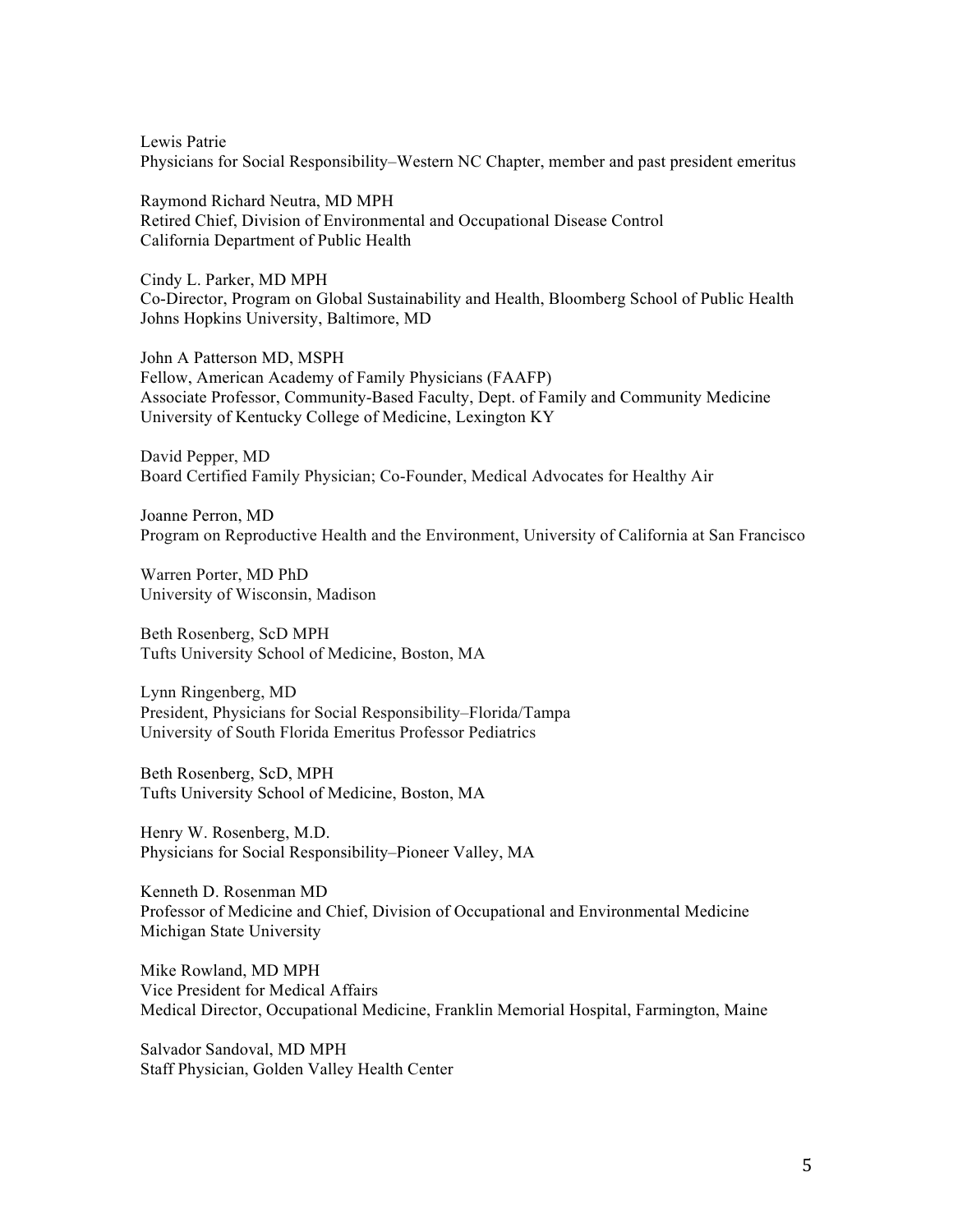Jennifer Sass, PhD Senior Scientist, Natural Resources Defense Council, Washington DC Professorial Lecturer, George Washington University

Shilpa P. Saxena, MD Board Certified Family Practice Faculty for IFM, Guest Faculty for AzCIM; Voluntary Faculty, University of Miami

Ted Schettler, MD MPH Science Director, Science and Environmental Health Network

Paulette Schreiber, CRNP Elk Regional Health Center, Saint Marys, PA

Kathleen Schuler, MPH Institute for Agriculture & Trade Policy

Rosemary Sokas, MD MOH Professor and Chair, Department of Human Science School of Nursing and Health Studies Georgetown University, Washington DC

Ana M. Soto, MD Professor, Department of Anatomy and Cell Biology Tufts University School of Medicine, Boston, MA

Sandra Steingraber, PhD Scholar in Residence, Department of Environmental Studies, Ithaca College, Ithaca, New York

Kristen Stoimenoff, MPH Deputy Director, Health Outreach Partners

Thomas A. Sult, MD Physician in private practice Faculty, Institute for Functional Medicine Board Certified Family Medicine, Board Certified Holistic and Integrative Medicine

Patrice Sutton, MPH Research Scientist, Program on Reproductive Health and the Environment University of California San Francisco, Dept. Obstetrics, Gynecology & Reproductive Sciences

Tim K. Takaro, MD MPH MS Professor, Faculty of Health Sciences Simon Fraser University, Burnaby, BC Canada

Claudia Thomas, MD Fellow, American Academy of Pediatrics (FAAP) Fellow, American Academy of Emergency Physicians (FAAEP)

Catherine Thomasson, MD Executive Director, Physicians for Social Responsibility, Washington DC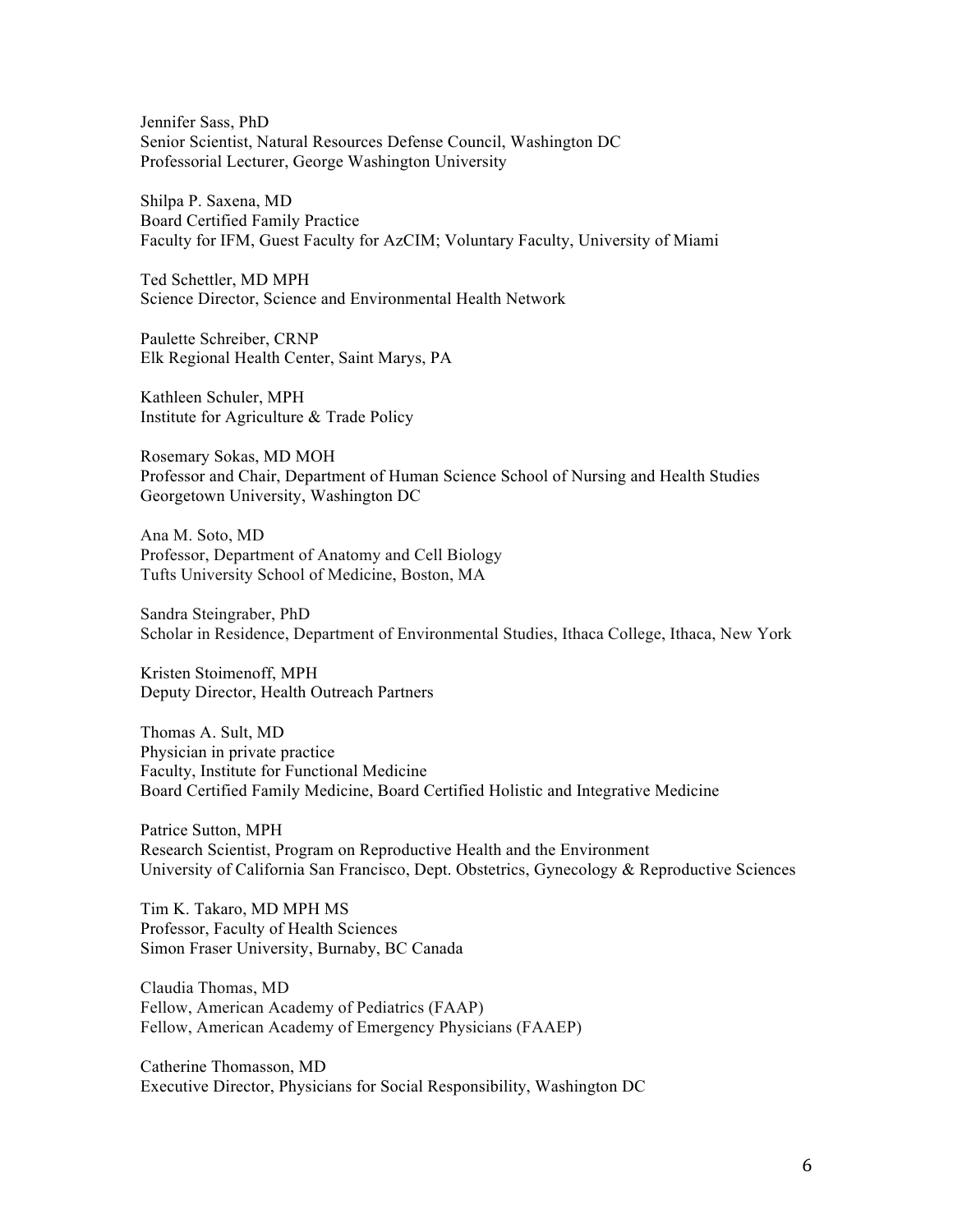Harry Wang, MD Physicians for Social Responsibility–Sacramento chapter

David Wallinga, MD Institute for Agriculture & Trade Policy, Minneapolis MN

Barbara H. Warren, MD, MPH Chair, Physicians for Social Responsibility–Arizona

David H. Wegman, MD, MSc Professor Emeritus, Department of Work Environment, University of Massachusetts Lowell

Diana Zuckerman, PhD President, Cancer Prevention and Treatment Fund, Washington, DC

Edward Zuroweste, MD Assistant Professor of Medicine, Johns Hopkins School of Medicine Chief Medical Officer, Migrant Clinicians Network, PA

#### *\*Institutional affiliation provided for identification purposes only*

!!!!!!!!!!!!!!!!!!!!!!!!!!!!!!!!!!!!!!!!!!!!!!!!!!!!!!!

1 Benbrook, Charles (2012). "The Good, the Bad, and the Ugly: Impacts of GE Crops in the United States," paper presented at the conference "Pesticides: Domestic and International Perspectives from Science, Law, and Governance," National Academy of Sciences Beckman Center, Irvine, California, April 12, 2012.

2 Miligi L, Costantini AS, Veraldi A, Benvenuti A; WILL, Vineis P. Cancer and pesticides: an overview and some results of the Italian multicenter case-control study on hematolymphopoietic malignancies. Ann N Y Acad Sci 1076:366-77, 2006.

3 Figgs LW, Holland NT, Rothmann N, Zahm SH, et al. Increased lymphocyte replicative index following 2,4-dichlorophenoxyacetic acid herbicide exposure. Cancer Causes Control 11(4):373-80, 2000.

4 Zeljezic D, Garaj-Vrhovac V. Chromosomal aberrations, micronuclei and nuclear buds induced in human lymphocytes by 2,4-dichlorophenoxyacetic acid pesticide formulation. Toxicology 200:39-47, 2004.

5 Holland NT, et al., Micronucleus frequency and proliferation in human lymphocytes after exposure to herbicide 2,4-dichlorophenoxyacetic acid in vitro and in vivo. Mutat Res 521(1-2):165-78, 2002.

6 Zeljezic D, Garaj-Vrhovac V. Chromosomal aberrations, micronuclei and nuclear buds induced in human lymphocytes by 2,4-dichlorophenoxyacetic acid pesticide formulation. Toxicology 200:39-47, 2004.

7 Howlader N, Noone AM, Krapcho M, Neyman N, Aminou R, Waldron W, Altekruse SF, Kosary CL, Ruhl J, Tatalovich Z, Cho H, Mariotto A, Eisner MP, Lewis DR, Chen HS, Feuer EJ, Cronin KA, Edwards BK (eds). SEER Cancer Statistics Review, 1975-2008, National Cancer Institute. Bethesda, MD, http://seer.cancer.gov/csr/1975\_2008/, based on November 2010 SEER data submission, posted to the SEER web site, 2011.

8 Pochettino AA, Bongiovanni B, Duffard RO, Evangelista de Duffard AM. Oxidative stress in ventral prostate, ovary, and breast by 2,4-dichlorophenoxyacetic acid in pre- and postnatal exposed rats. Environ Toxicol. 2011 Mar 3.